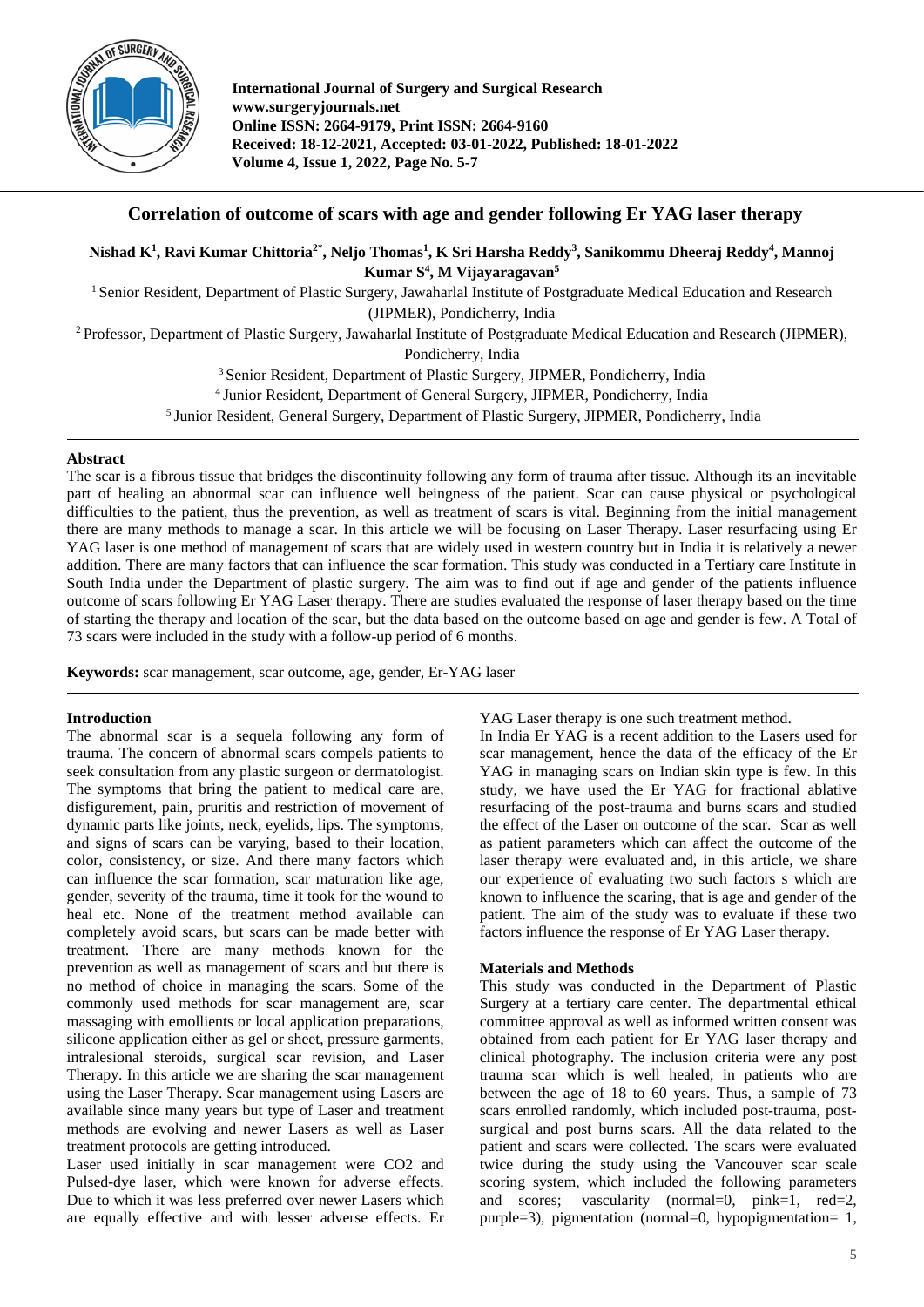hyperpigmentation=2), pliability (normal= 0, supple=1, yielding=2, firm=3, banding=4, contracture= 5), and height (normal=0,  $< 2$  mm=1,  $2< 5$  mm=2,  $> 5$  mm=3) and clinical photography. First assessment was done pre-treatment and next one month after the completion of the laser therapy. The laser therapy was given for four sessions each at onemonth interval. Er: YAG Laser therapy using Twain 2940, Quanta System, Italy, in ablative as well as thermal mode, at a wavelength of 2,940nm, fluence was set to 1 to 2 J/cm2, pulse width used was 300 microseconds using spot diameter of 4mm. During each session, two laser passes of 400 mJ in short pulse mode (pulse duration 0.30ms) and one pass of 800 mJ in long pulse mode (pulse duration 1 ms) were given.

The response of each scar after the completion of the fourth sitting of the Er YAG were compared and statistical analysis was done using IBM statistical software, SPSS Statistics version 27 (IBM Inc.). Normally distributed data were expressed as mean ±SD. Data were expressed as median (interquartile range, IQR), when the assumption of normality was violated (Shapiro Wilk test, P<0.001). Paired T-Test was used and wherever needed one-way repeated measure ANOVA was done to determine whether there are any statistically significant differences between the means of three or more levels of a within-subjects factor over time. A P value<0.05 was considered statistically significant.

#### **Result**

The mean age of patients was  $35.2\pm7.8$  (range, 18-50 years). The preprocedural and postprocedural Vancouver scar scale parameters are compared, and the response is plotted as graph. There was a significant difference in vascularity, pigmentation, pliability, and height after laser application (paired t-test, P=0.001, 0.006, 0.001, 0.001 and 0.001, respectively). All the scars responded well to the Er YAG therapy. There was no statistically significant change in response of Er YAG to scars based on age or gender.

#### **Discussion**

The scar is a fibrous tissue that bridges the discontinuity of the wound on healing  $[2]$  Initially during the process of healing the wound gets a bridge of collagen fibers with a thin epithelium, forming an immature scar<sup>3</sup>. The process of wound healing comprises three phases, the inflammation phase which lasts for a few days, the proliferation phase lasting for few weeks, and the maturation phase can take several months or years. Abnormal scar like hypertrophic scars begin to develop 6 to 8 weeks after wound healing, it grows for 3 to 6 months, and then regress after 6 months<sup>4</sup>. An immature scar is red, raised, rigid, and hypopigmented, During the process of maturation the scar becomes pliable, flatter, less vascular and color is normalized. The difference between the normal scar, immature scar lies in the difference in their extracellular matrix composition. A normal scar when mature consists of 80% type-I collagen with 10-15% type-III and a minimal amount of type-V collagen. This composition is altered in an abnormal scar with an increased ratio of type-III to type-I collagen and abnormal scar consists of around 33% type-III, 10% type-V, and around 60% type-I collagen. Apart from the composition of the collagen, the arrangement of fibrils and interfibrillar space also is different in an abnormal scar compared to the normal mature scar. The cellular function of fibroblasts and keratinocytes is also altered in an

abnormal scar making them pro-fibrotic. The expression of cytokines is also altered in an abnormal scar. The balance between matrix metalloproteinase (MMPs) and tissue inhibitors of metalloproteinase (TIMPs) is altered and is moved towards the pro-fibrotic side. Transforming growth factor-β (TGF-β), connective tissue growth factor (CTGF), platelet-derived growth factor (PDGF), and insulin-like growth factor 1 (ILGF-1) are up-regulated, meanwhile interferon-α (IFN-α) and interferon-γ (IFN-γ) are downregulated [5].

There are many methods known for management of scars like scar massage using emollients or topical preparations containing allantoin, heparin etc, silicone in the form of gel or silicone sheet application, pressure garments, intralesional steroids, surgical scar revision, and Laser Therapy. The first LASER machine was made in the year 1960 by Maimon, which was a Ruby laser. Dr. Leon Goldman a dermatologist is widely respected as the father of laser medicine. The first laser that was specifically designed for use in a medical condition was Pulsed Dye Laser (PDL), which was used first for the treatment port-wine stains. Since then, laser technology has evolved a lot with newer concepts of pulsed therapy, fractionated laser therapy, Qswitched mode, etc. being added to the list. The principle of any laser is photo thermolysis, which was proposed first by Anderson. Each laser has a specific target on which it acts, known as chromatophore. The laser selectively acts on its chromatophore and produces thermal ablation of the target tissue. Fluence, pulse width, spot size, and stacking are variables that are to be adjusted according to the individual requirements The mechanism by which a laser affects scar remodeling is not fully known, but ablative fractional resurfacing may lead to the production of various cytokines and growth factors by stimulating a variety of not fully known cellular responses fractional photo-thermolysis produces controlled and limited dermal heating which triggers a cascade of events in which leads to normalization of the collagen genesis-collagen lysis cycle which thus influences the scar morphology.

The known factors which can influence the formation of hypertrophic scar development are age (young age), gender (female gender), skin type (dark skin), location of scar (neck or upper limb burns), multiple surgical procedures, > 3 weeks to healing, meshed skin graft use, and burn severity [6] .

The present study was designed to find out if there is any difference in response to Er YAG Laser based on the known factors which influence the scarring. There are studies which found factors that influence the response to the Laser based on location and the time on initiating the Laser therapy. But aim of the study was to find out if there is any difference based on age or gender of the participants. Interestingly in our study we did not find any statistically significant difference.

**Table 1:** Age distribution of The Participants

| <b>Age Group</b> | $(n. \%)$ |
|------------------|-----------|
| Less than 20     | 2(2.7)    |
| 20-30            | 31(42.5)  |
| 30-40            | 19(26)    |
| More than 40     | 21(28.8)  |
| Total            | 73(100)   |